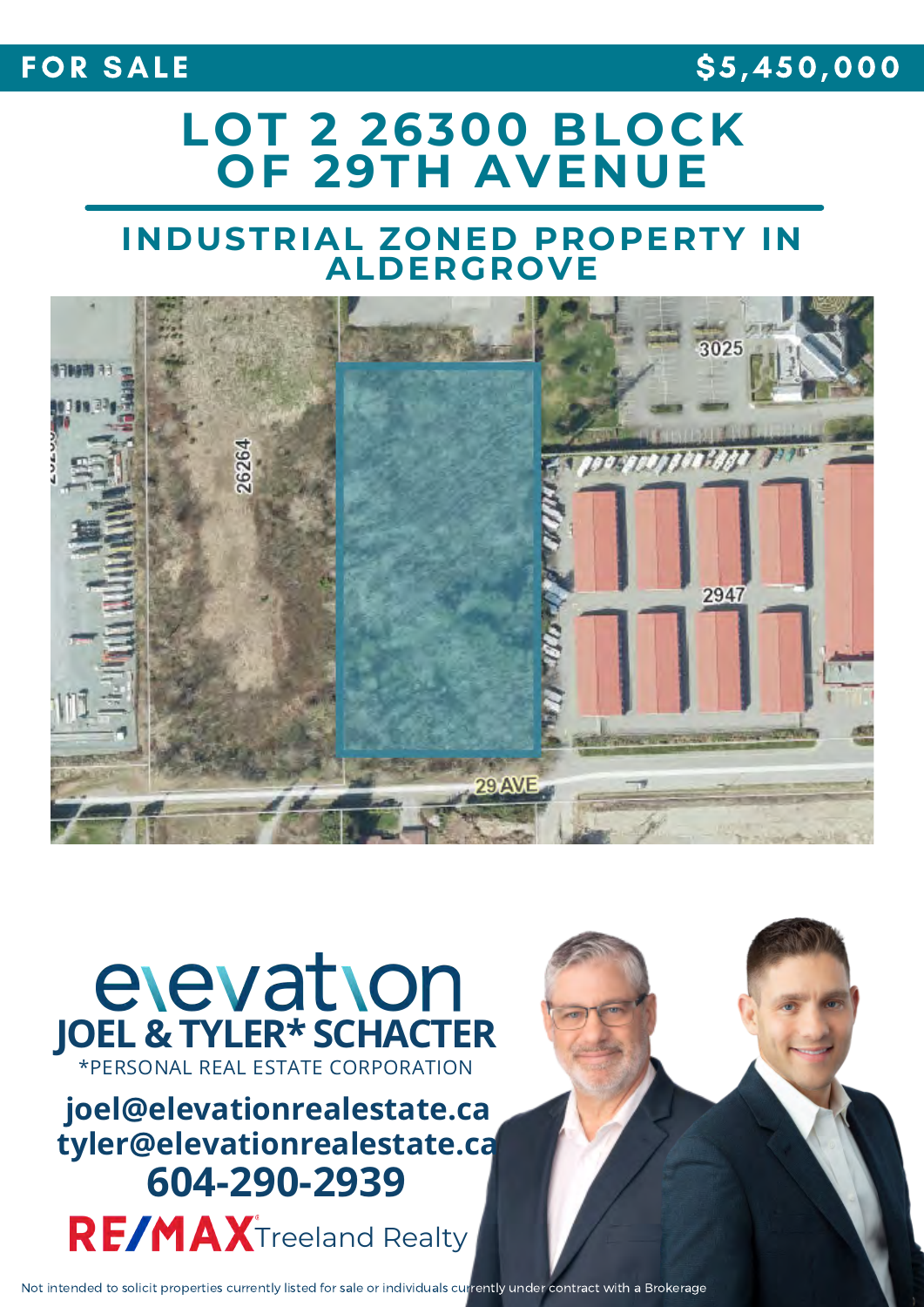## **INDUSTRIAL ZONED PROPERTY IN ALDERGROVE**

*e eMAX* TREELAND REA

This 3.02 acre M-2 zoned industrial bare land parcel is well located central to the valley and adjacent to 264th street (highway 13) leading directly to the Aldergrove border crossing.

The Township "Geosource" mapping system shows a wetland area on the lot which will likely need to be filled in order to achieve maximum buildable area. The Township of Langley is aware of this and has listed at a heavily discounted price for this reason. They do expect the Buyer's (QEP) qualified environmental professional consultant to approach the Township of Langley environmental coordinator to find out (negotiate) what compensation or enhancement will likely be required in order to reduce or fill in the low wetlands area.

The property is currently serviced with municipal water at the property line and a sanitary sewer pump station and forced main sanitary sewer line is imminent in the area. The listing agent has not been supplied any environmental reports, phase 1 study, survey etc. so all Buyers are asked to complete their own due diligence.

#### **All offers will be reviewed at 3:00 PM on July 23, 2021.**

## **Subject Property**

**LOT 2 26300 29 AVENUE Legal: Lot 2 Plan EPP89117 Section 24 Township 10 Land District 36 PID: 030-770-459** Zone: M-2 Industrial

Size: 3.02 Acres Frontage: 249.34 Feet Depth: 851.38 Feet Exposure: South Sanitary Sewer: Nearby Storm Sewer Available Electricity: At Lot Line Natural Gas: Available Telephone Service: Available Nearby Cable Service: Available Nearby uses or the blue link.





Not intended to solicit properties currently listed for sale or individuals currently under contract with a Brokerage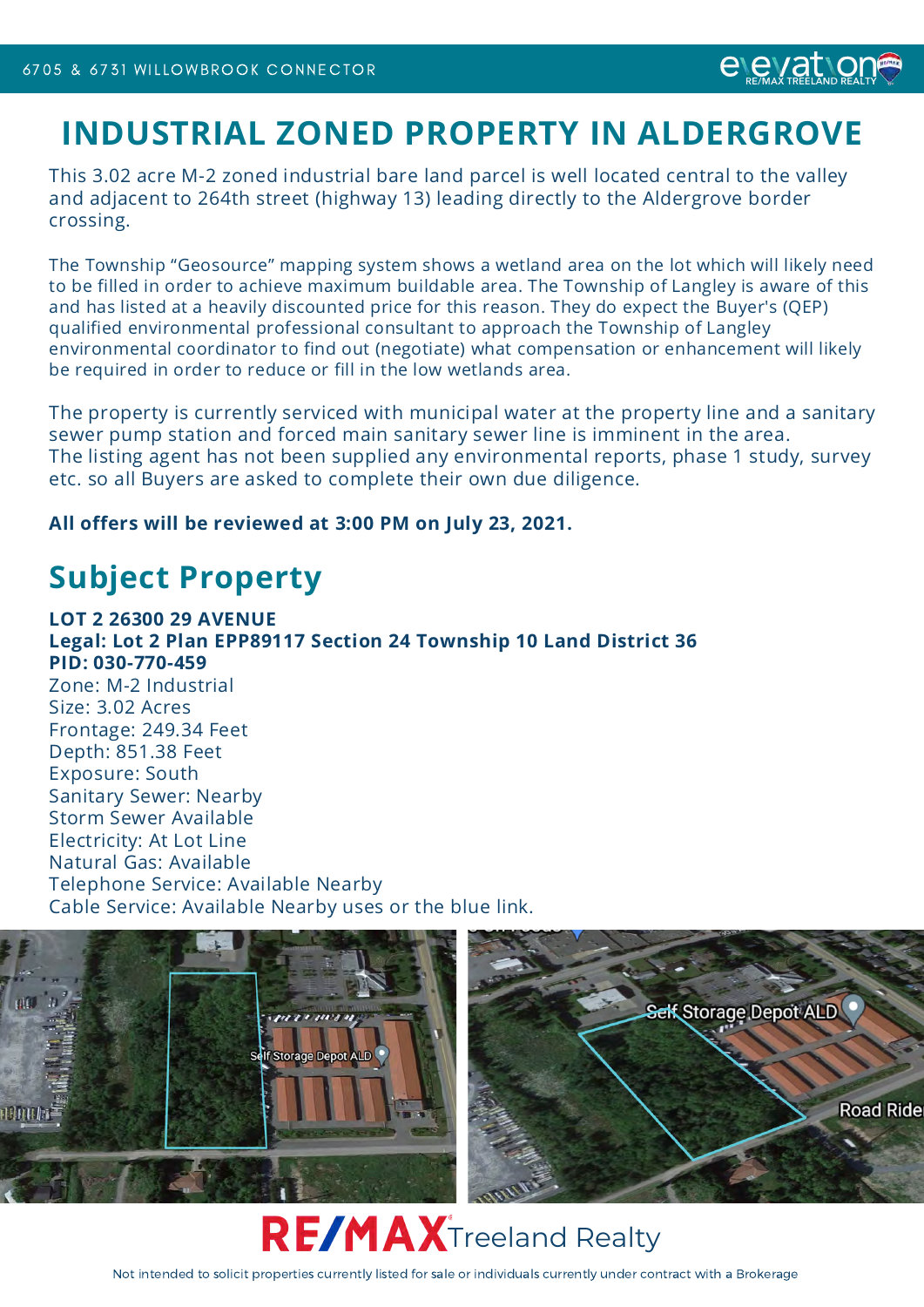#### **Walkscore**

## 26316 30A AV Langley, British Columbia, Canada



transportation options

Biking is convenient for most trips

The Walk Score here is 49 out of 100 based on these categories. [View a map](https://www.walkscore.com/score/26316-30A-AV-Langley-British-Columbia-Canada/?utm_source=walkscore.com&utm_medium=graph_text_link&utm_campaign=ws_score_widget) of what's nearby.

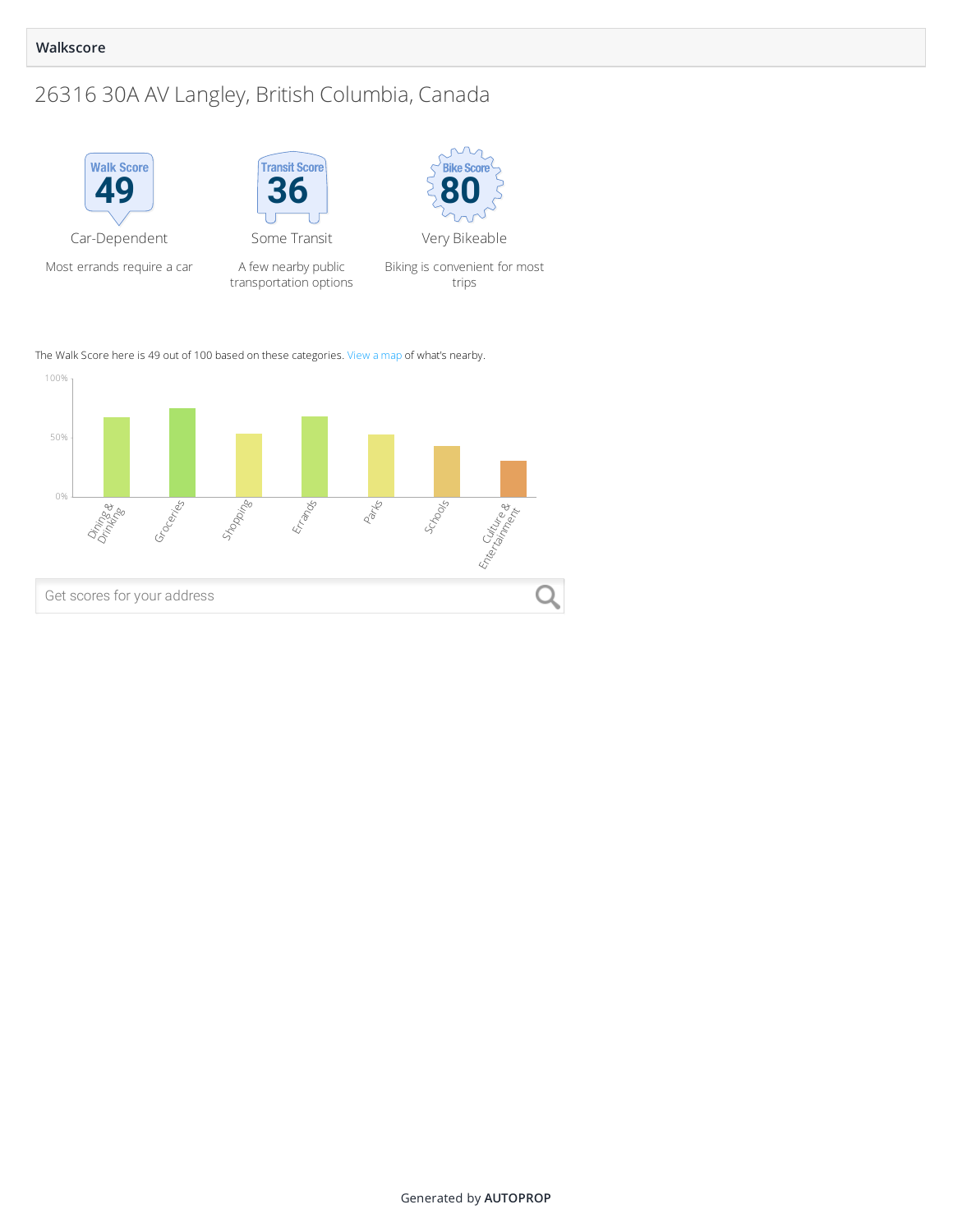#### **Property Boundary and Topography**





Max Elevation: 123.50 m | Min Elevation: 118.44 m | Difference: 5.05 m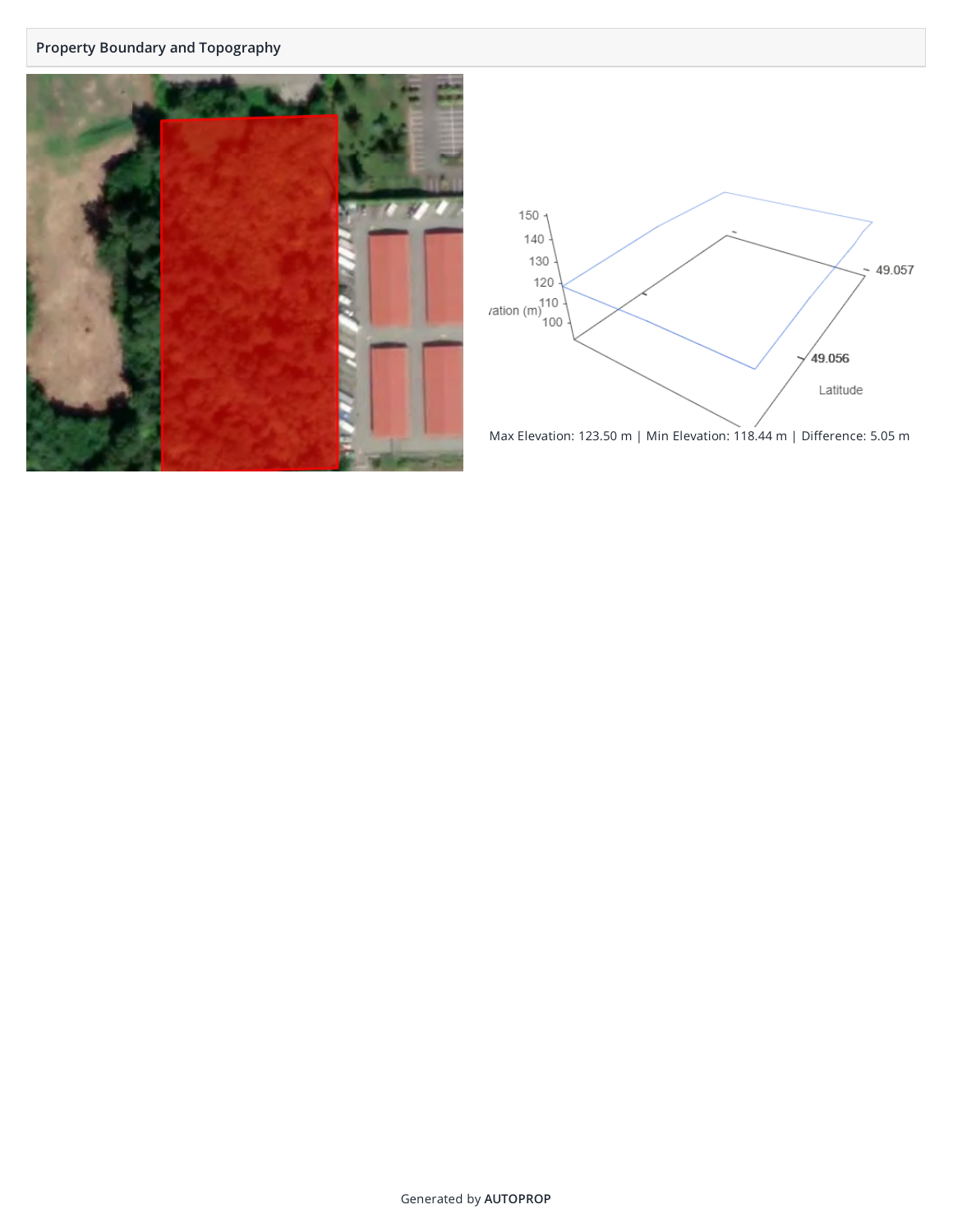#### **Paragon Tax Report**

#### **Detailed Tax Report**

| <b>Property Information</b>                                                  |                |                            |                                       |                       |                           |                          |                     |                              |                 |
|------------------------------------------------------------------------------|----------------|----------------------------|---------------------------------------|-----------------------|---------------------------|--------------------------|---------------------|------------------------------|-----------------|
| <b>Prop Address</b>                                                          |                | 26316 30A AV               |                                       |                       | <b>Jurisdiction</b>       |                          |                     | <b>TOWNSHIP OF LANGLEY</b>   |                 |
| <b>Municipality</b>                                                          |                | <b>TOWNSHIP OF LANGLEY</b> |                                       |                       | Neighborhood              |                          |                     | NORTHWEST LANGLEY INDUSTRIAL |                 |
| Area                                                                         |                | LANGLEY                    |                                       |                       | <b>SubAreaCode</b>        |                          | F66                 |                              |                 |
| <b>PropertyID</b>                                                            |                | 030-770-459                |                                       |                       | <b>BoardCode</b>          |                          | F                   |                              |                 |
| <b>PostalCode</b>                                                            |                |                            |                                       |                       |                           |                          |                     |                              |                 |
| <b>Property Tax Information</b>                                              |                |                            |                                       |                       |                           |                          |                     |                              |                 |
| <b>TaxRoll Number</b>                                                        |                | 0769320049                 |                                       |                       | <b>Gross Taxes</b>        |                          | \$0.00              |                              |                 |
| <b>Tax Year</b>                                                              |                | 2020                       |                                       |                       | <b>Tax Amount Updated</b> |                          | 10/16/2020          |                              |                 |
| <b>More PIDS</b>                                                             |                |                            |                                       |                       |                           |                          |                     |                              |                 |
| 030-770-459                                                                  |                |                            |                                       |                       |                           |                          |                     |                              |                 |
| More PIDS2                                                                   |                |                            |                                       |                       |                           |                          |                     |                              |                 |
|                                                                              |                |                            |                                       |                       |                           |                          |                     |                              |                 |
| <b>Legal Information</b>                                                     |                |                            |                                       |                       |                           |                          |                     |                              |                 |
| PlanNum                                                                      | Lot            | <b>Block</b>               | LotDist                               | LandDist              | <b>Section</b>            | Twnship                  |                     | Range                        | <b>Meridian</b> |
| EPP89117                                                                     | $\overline{2}$ |                            |                                       | 36                    | 24                        | 10                       |                     |                              |                 |
| <b>Legal FullDescription</b>                                                 |                |                            |                                       |                       |                           |                          |                     |                              |                 |
| LOT 2, PLAN EPP89117, SECTION 24, TOWNSHIP 10, NEW WESTMINSTER LAND DISTRICT |                |                            |                                       |                       |                           |                          |                     |                              |                 |
| <b>Land &amp; Building Information</b>                                       |                |                            |                                       |                       |                           |                          |                     |                              |                 |
| Width                                                                        |                |                            |                                       |                       | Depth                     |                          |                     |                              |                 |
| <b>Lot Size</b>                                                              |                | 3.02 ACRES                 |                                       |                       | <b>Land Use</b>           |                          |                     |                              |                 |
| <b>Actual Use</b>                                                            |                |                            | <b>GOVERNMENT BUILDINGS (INCLUDES</b> |                       |                           |                          |                     |                              |                 |
|                                                                              |                |                            | COURTHOUSE, POST OFFICE               |                       |                           |                          |                     |                              |                 |
| <b>Year Built</b>                                                            |                |                            |                                       |                       |                           |                          |                     |                              |                 |
| <b>BCA Description</b>                                                       |                |                            |                                       |                       | Zoning                    |                          |                     | M-2 MIN 1858M - INDUSTRIAL   |                 |
| <b>WaterConn</b>                                                             |                |                            |                                       |                       |                           |                          |                     |                              |                 |
| <b>BCAData Update</b>                                                        |                | 04/12/2021                 |                                       |                       |                           |                          |                     |                              |                 |
| <b>Supplementary Property Info</b><br><b>BedRooms</b>                        |                |                            |                                       |                       | <b>Foundation</b>         |                          |                     |                              |                 |
| <b>Full Bath</b>                                                             |                |                            |                                       |                       | <b>Half Bath2</b>         |                          |                     |                              |                 |
| <b>Half Bath3</b>                                                            |                |                            |                                       |                       | <b>Stories</b>            |                          |                     |                              |                 |
| Pool Flg                                                                     |                |                            |                                       |                       | Carport                   |                          |                     |                              |                 |
| <b>Garage S</b>                                                              |                |                            |                                       |                       | <b>Garage M</b>           |                          |                     |                              |                 |
| <b>Actual Totals</b>                                                         |                |                            |                                       |                       |                           |                          |                     |                              |                 |
| Land                                                                         |                |                            | Improvement                           |                       |                           |                          | <b>Actual Total</b> |                              |                 |
| \$7,248,000.00                                                               |                |                            | \$0.00                                |                       |                           |                          | \$7,248,000.00      |                              |                 |
| <b>Municipal Taxable Totals</b>                                              |                |                            |                                       |                       |                           |                          |                     |                              |                 |
| <b>Gross Land</b>                                                            |                | <b>Gross Improve</b>       |                                       | <b>Exempt Land</b>    |                           | <b>Exempt Improve</b>    |                     | <b>Municipal Total</b>       |                 |
| \$7,248,000.00                                                               |                | \$0.00                     |                                       | \$7,248,000.00        |                           | \$0.00                   |                     | \$0.00                       |                 |
| <b>School Taxable Totals</b>                                                 |                |                            |                                       |                       |                           |                          |                     |                              |                 |
| <b>Gross LandSch</b>                                                         |                | <b>Gross ImproveSch</b>    |                                       | <b>Exempt LandSch</b> |                           | <b>Exempt ImproveSch</b> |                     | <b>School Total</b>          |                 |
| \$7,248,000.00                                                               |                | \$0.00                     |                                       | \$7,248,000.00        |                           | \$0.00                   |                     | \$0.00                       |                 |
| <b>Sales History Information</b>                                             |                |                            |                                       |                       |                           |                          |                     |                              |                 |
| <b>Sale Date</b>                                                             |                | <b>Sale Price</b>          |                                       |                       | <b>Document Num</b>       |                          |                     | <b>SaleTransaction Type</b>  |                 |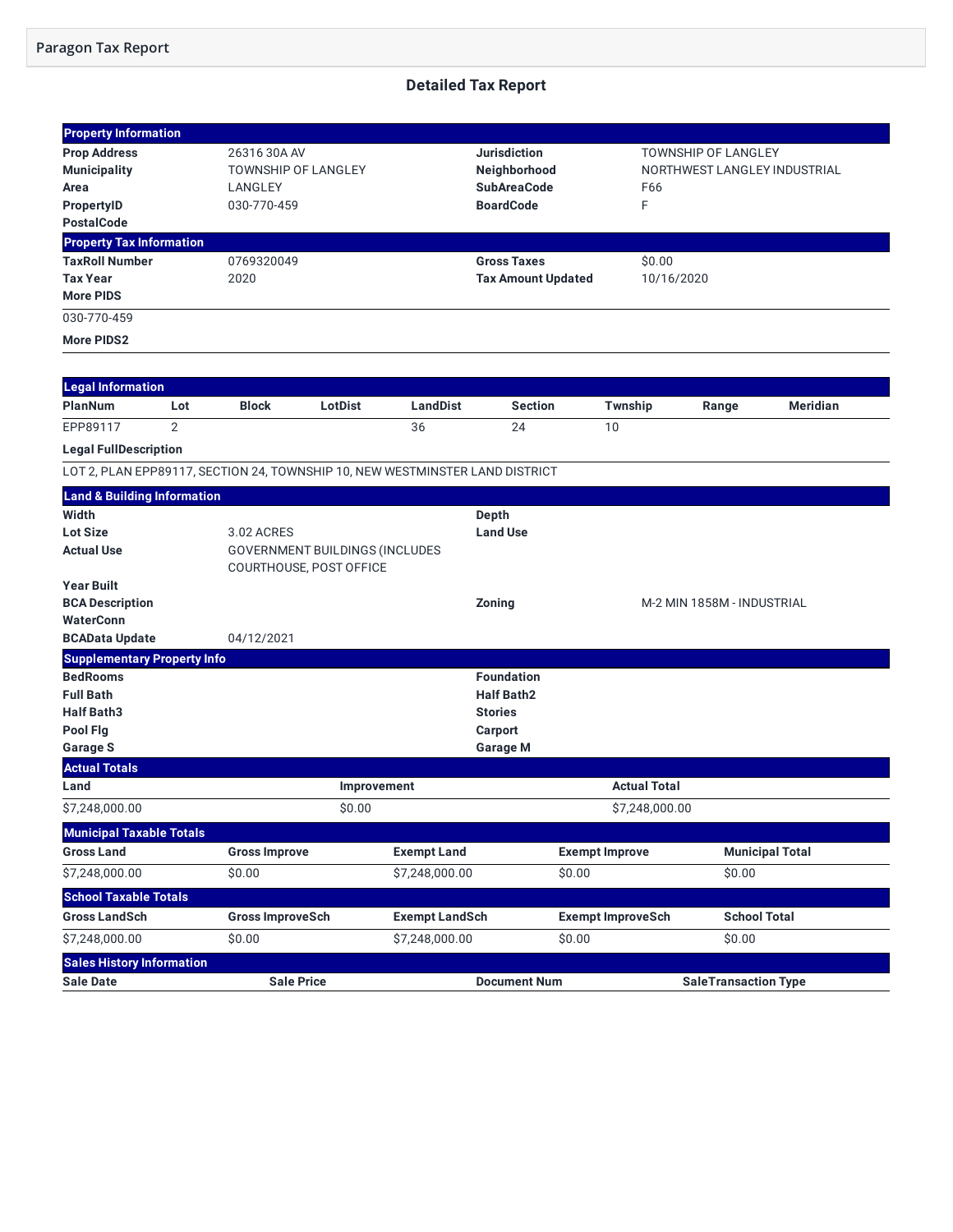#### **Assessments Report**

#### **General Property Information**

| Folio:<br>0769320049<br><b>Property Number:</b><br>160972<br>PID:<br>030-770-459<br>LOT 2, SECTION 24, TOWNSHIP 10, NEW WEST DISTRICT, PLAN EPP89117<br>Legal:<br>$M-2$<br>Zone: | <b>Civic Address:</b> |  |
|----------------------------------------------------------------------------------------------------------------------------------------------------------------------------------|-----------------------|--|
|                                                                                                                                                                                  |                       |  |
|                                                                                                                                                                                  |                       |  |
|                                                                                                                                                                                  |                       |  |
|                                                                                                                                                                                  |                       |  |
|                                                                                                                                                                                  |                       |  |

**2021 Taxable Assessment Details**

| <b>Value Set</b> | <b>Assessment Class</b> |              | <b>Gross</b> | <b>Exempt</b> | <b>Net</b>       |
|------------------|-------------------------|--------------|--------------|---------------|------------------|
| <b>GENERAL</b>   | 6 - Business/Other      | Land         | 7,248,000    | 7,248,000     | $\boldsymbol{0}$ |
| <b>GENERAL</b>   | 6 - Business/Other      | Improvement  | 0            | $\mathbf 0$   | $\mathbf 0$      |
| <b>GENERAL</b>   | 6 - Business/Other      | <b>Total</b> | 7,248,000    | 7,248,000     | $\bf{0}$         |
|                  |                         |              |              |               |                  |
| <b>SCHOOL</b>    | 6 - Business/Other      | Land         | 7,248,000    | 7,248,000     | $\mathbf 0$      |
| <b>SCHOOL</b>    | 6 - Business/Other      | Improvement  | $\mathbf 0$  | $\mathbf 0$   | $\boldsymbol{0}$ |
| <b>SCHOOL</b>    | 6 - Business/Other      | <b>Total</b> | 7,248,000    | 7,248,000     | $\bf{0}$         |
|                  |                         |              |              |               |                  |
| <b>TRANSIT</b>   | 6 - Business/Other      | Land         | 7,248,000    | 7,248,000     | $\boldsymbol{0}$ |
| <b>TRANSIT</b>   | 6 - Business/Other      | Improvement  | 0            | $\mathbf 0$   | $\mathbf 0$      |
| <b>TRANSIT</b>   | 6 - Business/Other      | <b>Total</b> | 7,248,000    | 7,248,000     | $\pmb{0}$        |
|                  |                         |              |              |               |                  |
| <b>HOSPITAL</b>  | 6 - Business/Other      | Land         | 7,248,000    | 7,248,000     | $\mathbf 0$      |
| <b>HOSPITAL</b>  | 6 - Business/Other      | Improvement  | $\mathbf 0$  | $\mathbf{0}$  | $\mathbf 0$      |
| <b>HOSPITAL</b>  | 6 - Business/Other      | <b>Total</b> | 7,248,000    | 7,248,000     | 0                |

#### **2020 Taxable Assessment Details**

| Value Set<br><b>Assessment Class</b><br>Gross | Exempt' | Net |
|-----------------------------------------------|---------|-----|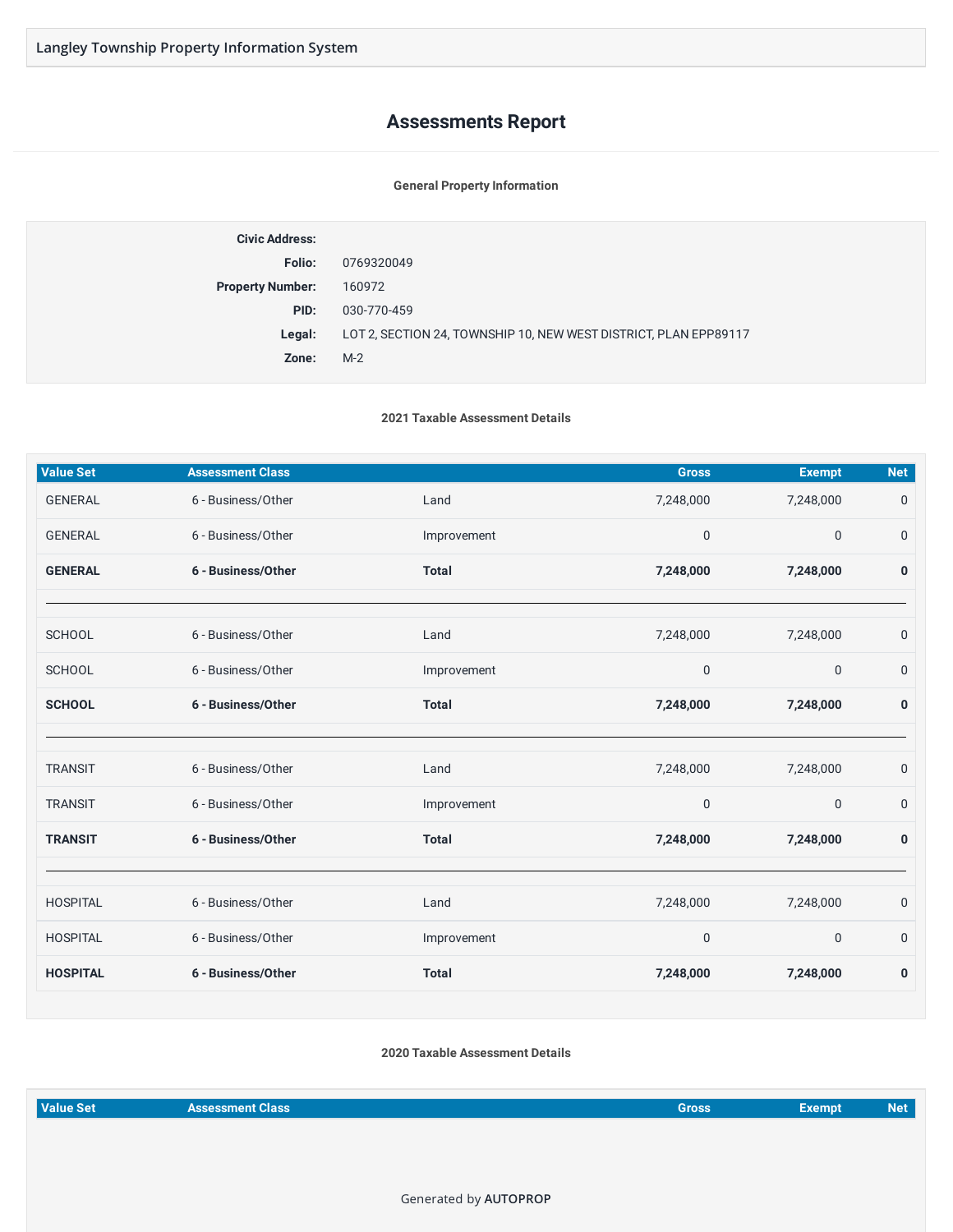| <b>Value Set</b> | <b>Assessment Class</b> |              | <b>Gross</b> | <b>Exempt</b>    | <b>Net</b>       |
|------------------|-------------------------|--------------|--------------|------------------|------------------|
| <b>GENERAL</b>   | 6 - Business/Other      | Land         | 5,436,000    | 5,436,000        | $\mathbf 0$      |
| <b>GENERAL</b>   | 6 - Business/Other      | Improvement  | $\pmb{0}$    | $\boldsymbol{0}$ | $\mathbf 0$      |
| <b>GENERAL</b>   | 6 - Business/Other      | <b>Total</b> | 5,436,000    | 5,436,000        | 0                |
|                  |                         |              |              |                  |                  |
| <b>SCHOOL</b>    | 6 - Business/Other      | Land         | 5,436,000    | 5,436,000        | $\mathbf 0$      |
| <b>SCHOOL</b>    | 6 - Business/Other      | Improvement  | $\mathbf 0$  | $\boldsymbol{0}$ | $\boldsymbol{0}$ |
| <b>SCHOOL</b>    | 6 - Business/Other      | <b>Total</b> | 5,436,000    | 5,436,000        | $\pmb{0}$        |
|                  |                         |              |              |                  |                  |
| <b>TRANSIT</b>   | 6 - Business/Other      | Land         | 5,436,000    | 5,436,000        | $\mathbf 0$      |
| <b>TRANSIT</b>   | 6 - Business/Other      | Improvement  | $\pmb{0}$    | $\boldsymbol{0}$ | $\mathbf 0$      |
| <b>TRANSIT</b>   | 6 - Business/Other      | <b>Total</b> | 5,436,000    | 5,436,000        | $\pmb{0}$        |
|                  |                         |              |              |                  |                  |
| <b>HOSPITAL</b>  | 6 - Business/Other      | Land         | 5,436,000    | 5,436,000        | $\boldsymbol{0}$ |
| <b>HOSPITAL</b>  | 6 - Business/Other      | Improvement  | $\pmb{0}$    | $\mathbf 0$      | $\boldsymbol{0}$ |
| <b>HOSPITAL</b>  | 6 - Business/Other      | <b>Total</b> | 5,436,000    | 5,436,000        | 0                |

**Actual Assessment Summary**

| Year | <b>Exempt Code</b>    | <b>Land Class</b> |                     | <b>Land Improvement Class</b> | <b>Improvements</b> |
|------|-----------------------|-------------------|---------------------|-------------------------------|---------------------|
| 2021 | 71-MUNICIPAL PROPERTY | 6-Bus/Oth         | 7,248,000           | 6-Bus/Oth                     | 0                   |
|      |                       |                   |                     |                               |                     |
| 2020 | 71-MUNICIPAL PROPERTY | 6-Bus/Oth         | 5,436,000 6-Bus/Oth |                               | 0                   |
|      |                       |                   |                     |                               |                     |

Please Note: This statement is issued in accordance with Community Charter Section 249 - Certificate of Outstanding Taxes. Under 249(3), an error in a statement or certificate given under this section does not subject the municipality to damages. This property may be subject to other charges or fees.This information is not a substitute for a complete Tax Certificate report which is available for a fee.

### **Property Information Report**

**General Property Information**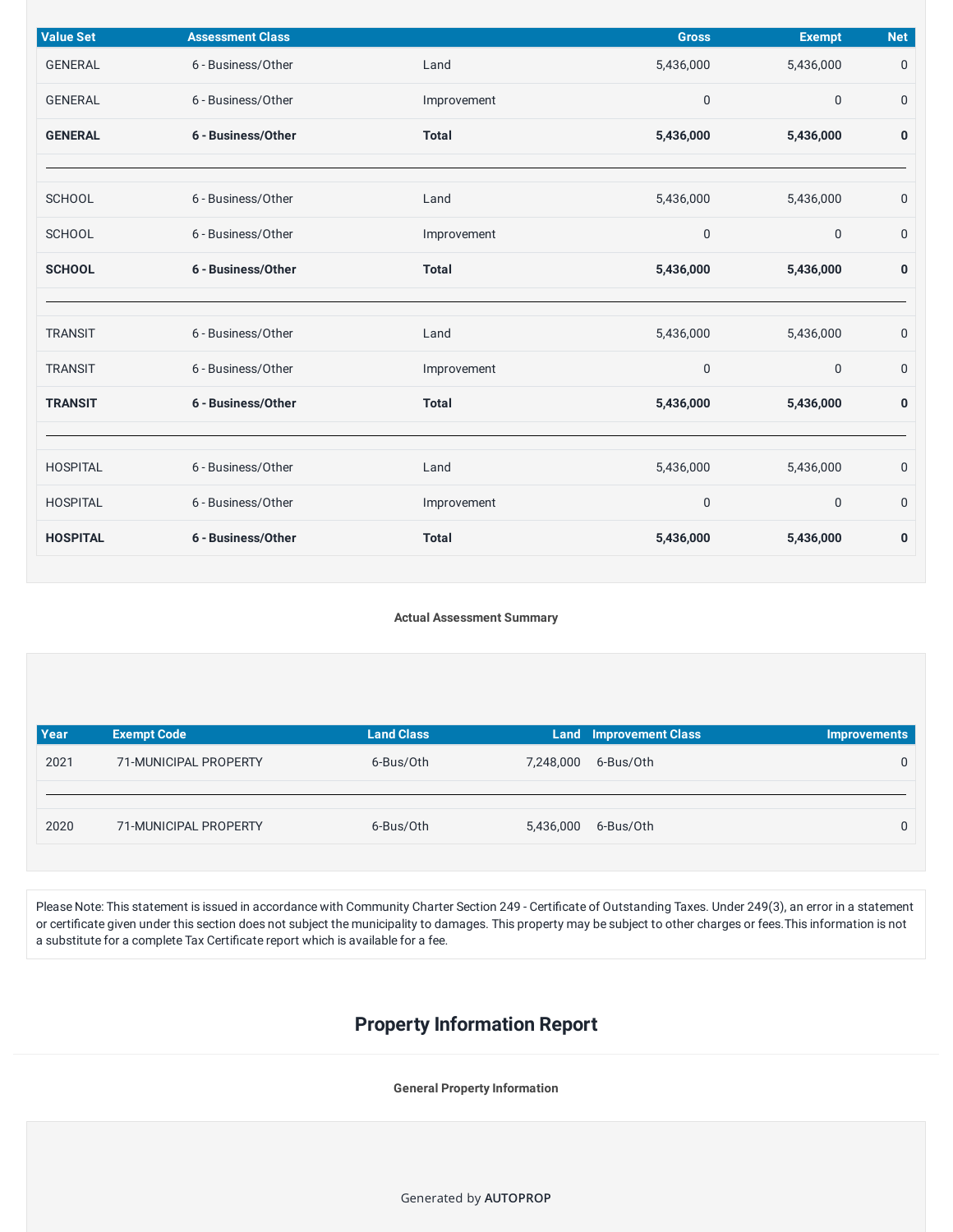| <b>Civic Address:</b> |                                                                  |             |           |                     |             |
|-----------------------|------------------------------------------------------------------|-------------|-----------|---------------------|-------------|
| Folio:                | 0769320049                                                       | LTO Number: | CA7470623 | PID:                | 030-770-459 |
| <b>MHR Number:</b>    |                                                                  | Status:     | Active    | <b>Property No:</b> | 160972      |
| Legal:                | LOT 2, SECTION 24, TOWNSHIP 10, NEW WEST DISTRICT, PLAN EPP89117 |             |           |                     |             |

#### **Property Tax Levies and Assessments Summary**

| <b>Year</b> | <b>Notice Date</b> | <b>Type</b> | <b>Total Levy</b> | <b>Class</b> | <b>Gross Land</b> | <b>Gross Improvements</b> | <b>Gross Assessment</b> | <b>Net Assessment</b> |
|-------------|--------------------|-------------|-------------------|--------------|-------------------|---------------------------|-------------------------|-----------------------|
| 2021        | May 10, 2021       | Reg         | 0.00              | 6            | 7,248,000         | $\mathbf{0}$              | 7,248,000               | $\Omega$              |
| 2020        | May 09, 2020       | Reg         | 0.00              | 6            | 5,436,000         | 0                         | 5,436,000               | $\Omega$              |

#### **2021 Property Tax Levy Details**

| <b>Levy</b>                          | <b>Class</b> | <b>Taxable Value</b> | Rate         | <b>Prorate Factor</b> | <b>Amount</b> |
|--------------------------------------|--------------|----------------------|--------------|-----------------------|---------------|
| <b>BC ASSESSMENT</b>                 | 6            | 0.00                 | 0.00011400   | 1.00000000            | 0.00          |
| <b>GENERAL - PARKS</b>               | 6            | 0.00                 | 0.00065600   | 1.00000000            | 0.00          |
| <b>GENERAL - PROTECTION SERVICES</b> | 6            | 0.00                 | 0.00228400   | 1.00000000            | 0.00          |
| <b>GENERAL PURPOSES</b>              | 6            | 0.00                 | 0.00220100   | 1.00000000            | 0.00          |
| <b>LIBRARY</b>                       | 6            | 0.00                 | 0.00025900   | 1.00000000            | 0.00          |
| <b>METRO VANCOUVER</b>               | 6            | 0.00                 | 0.00013600   | 1.00000000            | 0.00          |
| MUNICIPAL FINANCE AUTHORITY          | 6            | 0.00                 | 0.00000100   | 1.00000000            | 0.00          |
| <b>SCHOOL OTHER</b>                  | 6            | 0.00                 | 0.00386000   | 1.00000000            | 0.00          |
| <b>SEWER USER FEE</b>                |              | 0.00                 | 494.50000000 |                       | 0.00          |
| STORMWATER UTILITY                   | 6            | 0.00                 | 0.00041400   | 1.00000000            | 0.00          |
| <b>TRANSLINK</b>                     | 6            | 0.00                 | 0.00086900   | 1.00000000            | 0.00          |
| <b>TRANSPORTATION ROADS</b>          | 6            | 0.00                 | 0.00122800   | 1.00000000            | 0.00          |
| <b>WATER USER FEE</b>                |              | 0.00                 | 582.50000000 |                       | 0.00          |
|                                      |              |                      |              | <b>Notice Total:</b>  | 0.00          |

#### **2020 Property Tax Levy Details**

| Levy        | Class | <b>Taxable Value</b> | Rate       | <b>Prorate Factor</b> | Amount |
|-------------|-------|----------------------|------------|-----------------------|--------|
| <b>BCAA</b> |       | 0.00                 | 0.00011000 | .00000000             | 0.00   |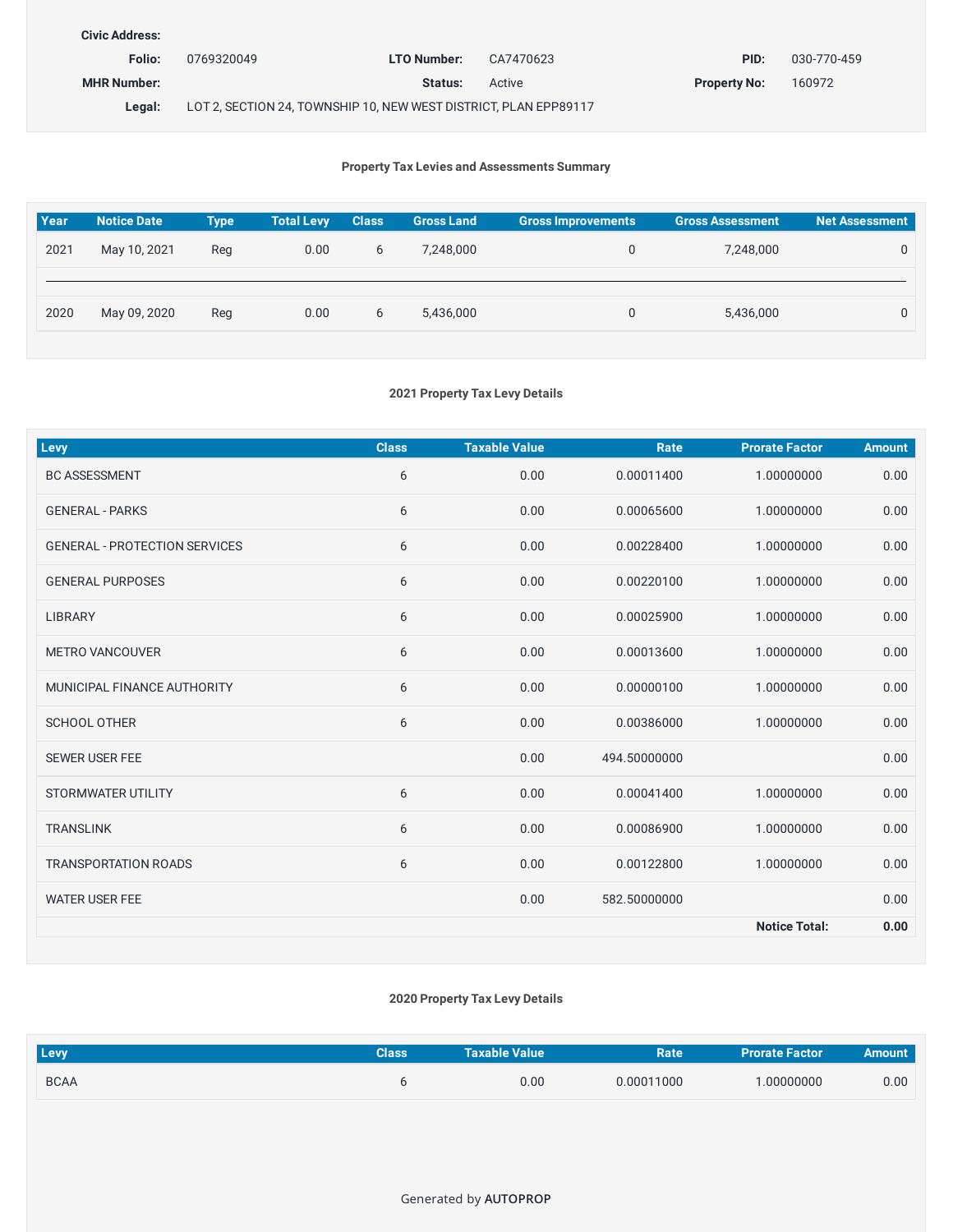| Levy                                 | <b>Class</b> | <b>Taxable Value</b> | Rate         | <b>Prorate Factor</b> | <b>Amount</b> |
|--------------------------------------|--------------|----------------------|--------------|-----------------------|---------------|
| <b>GENERAL - PARKS</b>               | 6            | 0.00                 | 0.00065200   | 1.00000000            | 0.00          |
| <b>GENERAL - PROTECTION SERVICES</b> | 6            | 0.00                 | 0.00245300   | 1.00000000            | 0.00          |
| <b>GENERAL PURPOSES</b>              | 6            | 0.00                 | 0.00212400   | 1.00000000            | 0.00          |
| LIBRARY                              | 6            | 0.00                 | 0.00022200   | 1.00000000            | 0.00          |
| <b>MFA</b>                           | 6            | 0.00                 | 0.00000100   | 1.00000000            | 0.00          |
| <b>REGIONAL DISTRICT</b>             | 6            | 0.00                 | 0.00012500   | 1.00000000            | 0.00          |
| <b>SCHOOL OTHER</b>                  | 6            | 0.00                 | 0.00110700   | 1.00000000            | 0.00          |
| <b>SEWER USER</b>                    |              | 0.00                 | 487.28000000 |                       | 0.00          |
| STORMWATER UTILITY                   | 6            | 0.00                 | 0.00041400   | 1.00000000            | 0.00          |
| <b>TRANSIT</b>                       | 6            | 0.00                 | 0.00085200   | 1.00000000            | 0.00          |
| <b>TRANSPORTATION ROADS</b>          | 6            | 0.00                 | 0.00123400   | 1.00000000            | 0.00          |
| <b>WATER USER</b>                    |              | 0.00                 | 558.22000000 |                       | 0.00          |
|                                      |              |                      |              | <b>Notice Total:</b>  | 0.00          |

#### **Property Tax Comparison**

| <b>Taxes</b>                            | 2021 | 2020 | <b>Difference</b> | <b>Percentage Changed</b> |
|-----------------------------------------|------|------|-------------------|---------------------------|
| <b>Gross Taxes</b>                      | 0.00 | 0.00 | 0.00              | 0.00                      |
| Gen. Assess: Class 6: Land              | 0.00 | 0.00 | 0.00              | 0.00                      |
| Gen. Assess: Class 6: Improvements      | 0.00 | 0.00 | 0.00              | 0.00                      |
| Gen. Assess: Class 6: Net               | 0.00 | 0.00 | 0.00              | 0.00                      |
| Tax Levy: BC ASSESSMENT                 | 0.00 | 0.00 | 0.00              | 0.00                      |
| Tax Levy: BCAA                          | 0.00 | 0.00 | 0.00              | 0.00                      |
| Tax Levy: GENERAL - PARKS               | 0.00 | 0.00 | 0.00              | 0.00                      |
| Tax Levy: GENERAL - PROTECTION SERVICES | 0.00 | 0.00 | 0.00              | 0.00                      |
| Tax Levy: GENERAL PURPOSES              | 0.00 | 0.00 | 0.00              | 0.00                      |
| Tax Levy: LIBRARY                       | 0.00 | 0.00 | 0.00              | 0.00                      |
| Tax Levy: METRO VANCOUVER               | 0.00 | 0.00 | 0.00              | 0.00                      |
| Tax Levy: MFA                           | 0.00 | 0.00 | 0.00              | 0.00                      |
| Tax Levy: MUNICIPAL FINANCE AUTHORITY   | 0.00 | 0.00 | 0.00              | 0.00                      |
| Tax Levy: REGIONAL DISTRICT             | 0.00 | 0.00 | 0.00              | 0.00                      |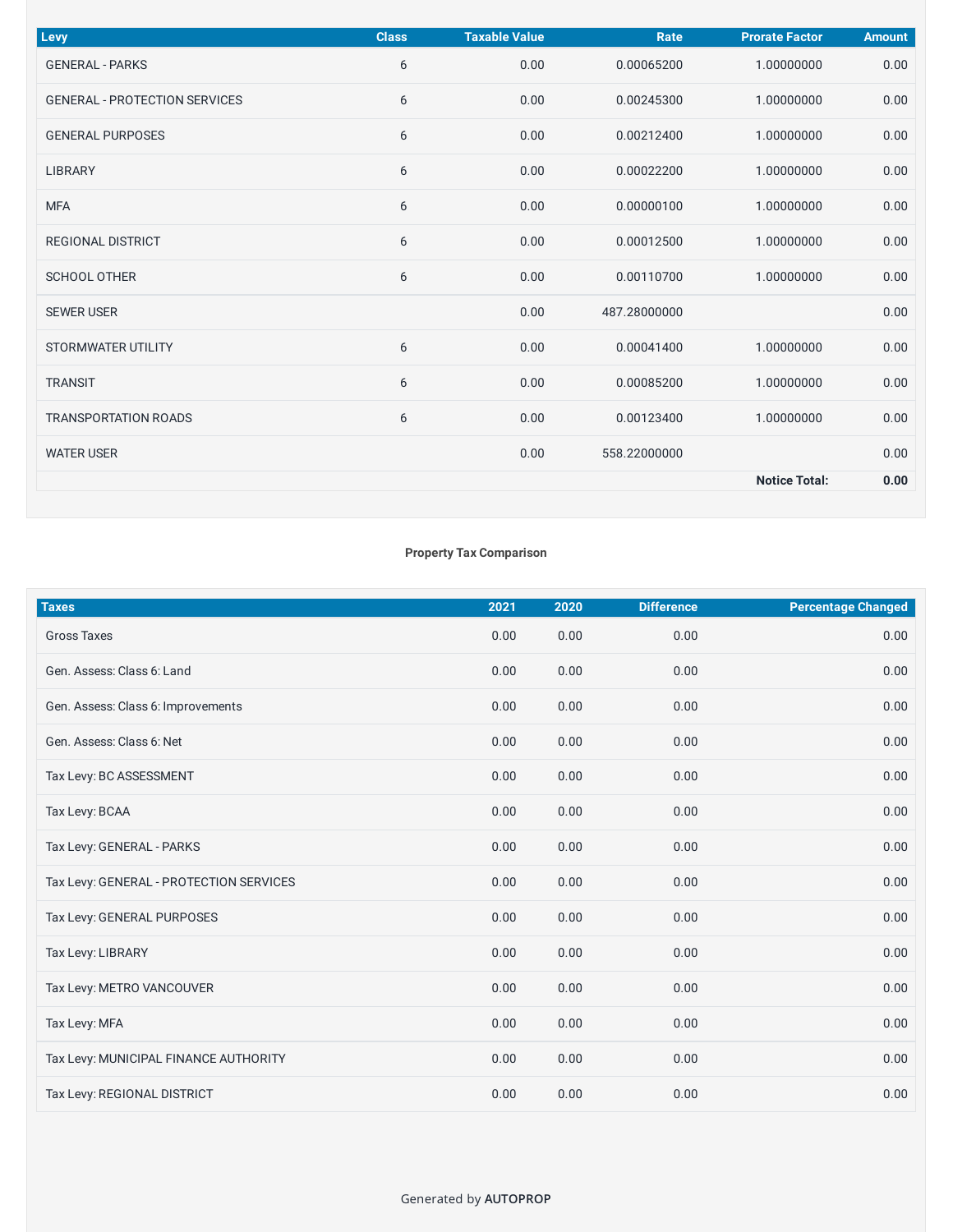| <b>Taxes</b>                   | 2021 | 2020 | <b>Difference</b> | <b>Percentage Changed</b> |
|--------------------------------|------|------|-------------------|---------------------------|
| Tax Levy: SCHOOL OTHER         | 0.00 | 0.00 | 0.00              | 0.00                      |
| Tax Levy: SEWER USER           | 0.00 | 0.00 | 0.00              | 0.00                      |
| Tax Levy: SEWER USER FEE       | 0.00 | 0.00 | 0.00              | 0.00                      |
| Tax Levy: STORMWATER UTILITY   | 0.00 | 0.00 | 0.00              | 0.00                      |
| Tax Levy: TRANSIT              | 0.00 | 0.00 | 0.00              | 0.00                      |
| Tax Levy: TRANSLINK            | 0.00 | 0.00 | 0.00              | 0.00                      |
| Tax Levy: TRANSPORTATION ROADS | 0.00 | 0.00 | 0.00              | 0.00                      |
| Tax Levy: WATER USER           | 0.00 | 0.00 | 0.00              | 0.00                      |
| Tax Levy: WATER USER FEE       | 0.00 | 0.00 | 0.00              | 0.00                      |

**Local Improvements / Business Improvement Areas**

There is no local improvement information for this property.

Please Note: This statement is issued in accordance with Community Charter Section 249 - Certificate of Outstanding Taxes. Under 249(3), an error in a statement or certificate given under this section does not subject the municipality to damages. This property may be subject to other charges or fees.This information is not a substitute for a complete Tax Certificate report which is available for a fee.